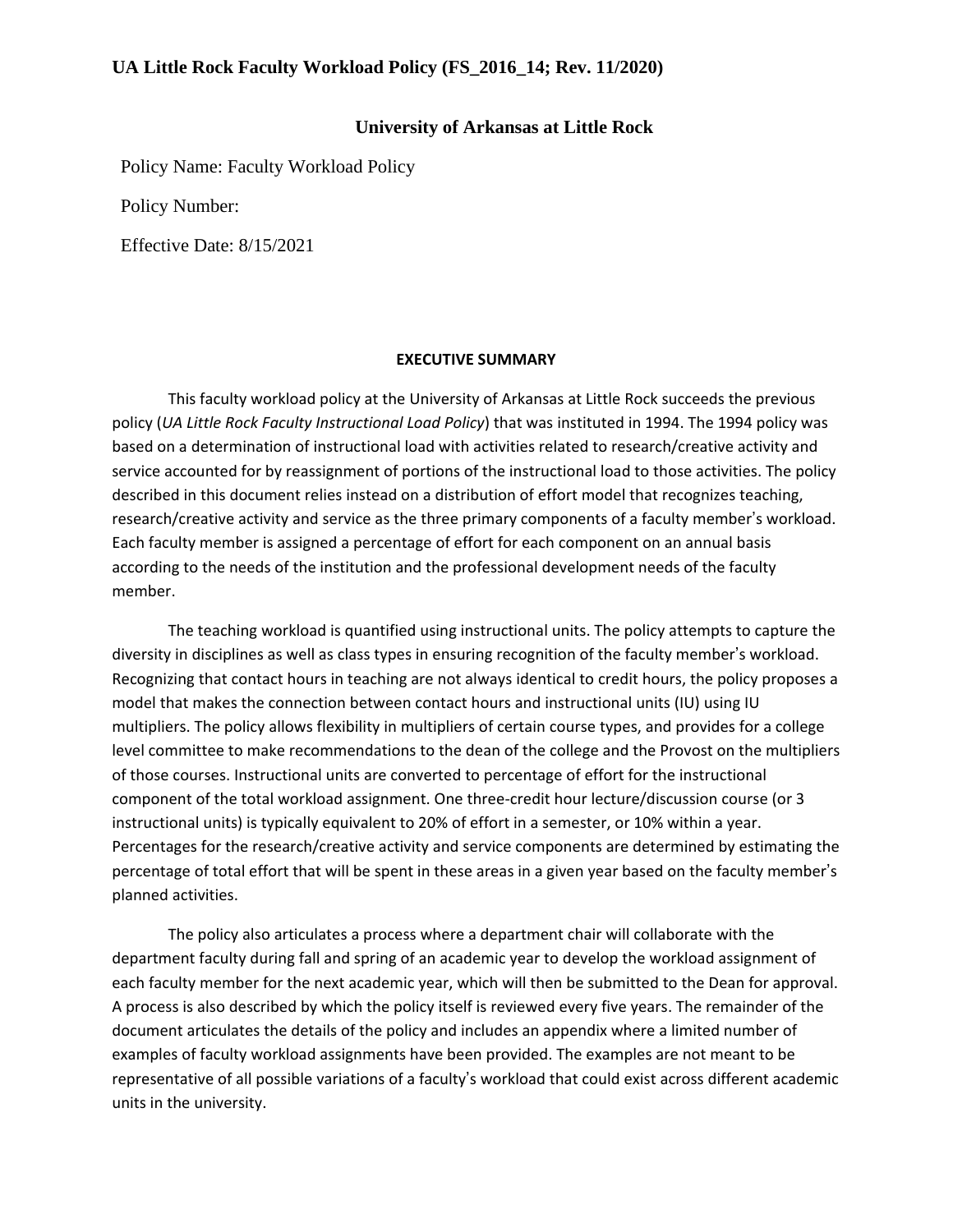#### **PREAMBLE**

In order to serve the educational mission of the university and to achieve the dual objectives of excellence and accessibility, the UA Little Rock Faculty Workload Policy provides an effective framework for distributing faculty time and effort across the three areas of faculty responsibility: teaching, research and service. The policy balances consistency to ensure equitable recognition of faculty activity, with flexibility to allow the university and its individual units to anticipate and respond to changing needs. The policy supports the foundational role of teaching at UA Little Rock and is designed to ensure that assignments are consistent with resources and are sustainable over time.

#### **FACULTY WORKLOAD POLICY**

#### **Overview and Background**

In 1994 the University of Arkansas at Little Rock (UA Little Rock) instituted its first faculty instructional load policy for the purpose of formalizing an equitable and efficient approach to distributing faculty responsibilities. This policy introduced the concept of instructional units and established equivalencies for common course types. It established procedures for assigning and reporting workload and set up a "banking" system for uncompensated overloads. There is much to admire in the 1994 workload policy. The structure is built on a foundation of enduring principles that remain relevant and useful. It affirms the need for balance between standardization and flexibility and makes much progress towards that end. It recognizes the importance of matching needs with resources and establishes procedures to facilitate that goal. Finally, it makes explicit the need to connect the workload assignment to both annual review and the promotion and tenure review processes. The policy even proposed a periodic review process for the policy itself.

The 1994 Faculty Instructional Load Policy served the university well for many years. However, as faculty activities and instructional modalities became more complex, it became apparent that the policy would need to be updated to address the needs of the institution. Also, many of the policy provisions and committee recommendations from the initial report were not developed such as connecting workload assignments to annual review, developing a common approach to individualized instruction, teamteaching, lab courses, and establishing a policy for teaching outside of one's department. The Faculty Teaching Load Committee (the committee that proposed the 1994 policy) recommended that each college develop its own guidelines for equivalencies and procedures. Some colleges had this in place and some did not. Furthermore, although the policy suggested the type of oversight that should take place for maintaining equitable assignments, this oversight was not consistently applied and inequities emerged. The periodic review that was specified in the policy was not implemented after the policy was formally adopted.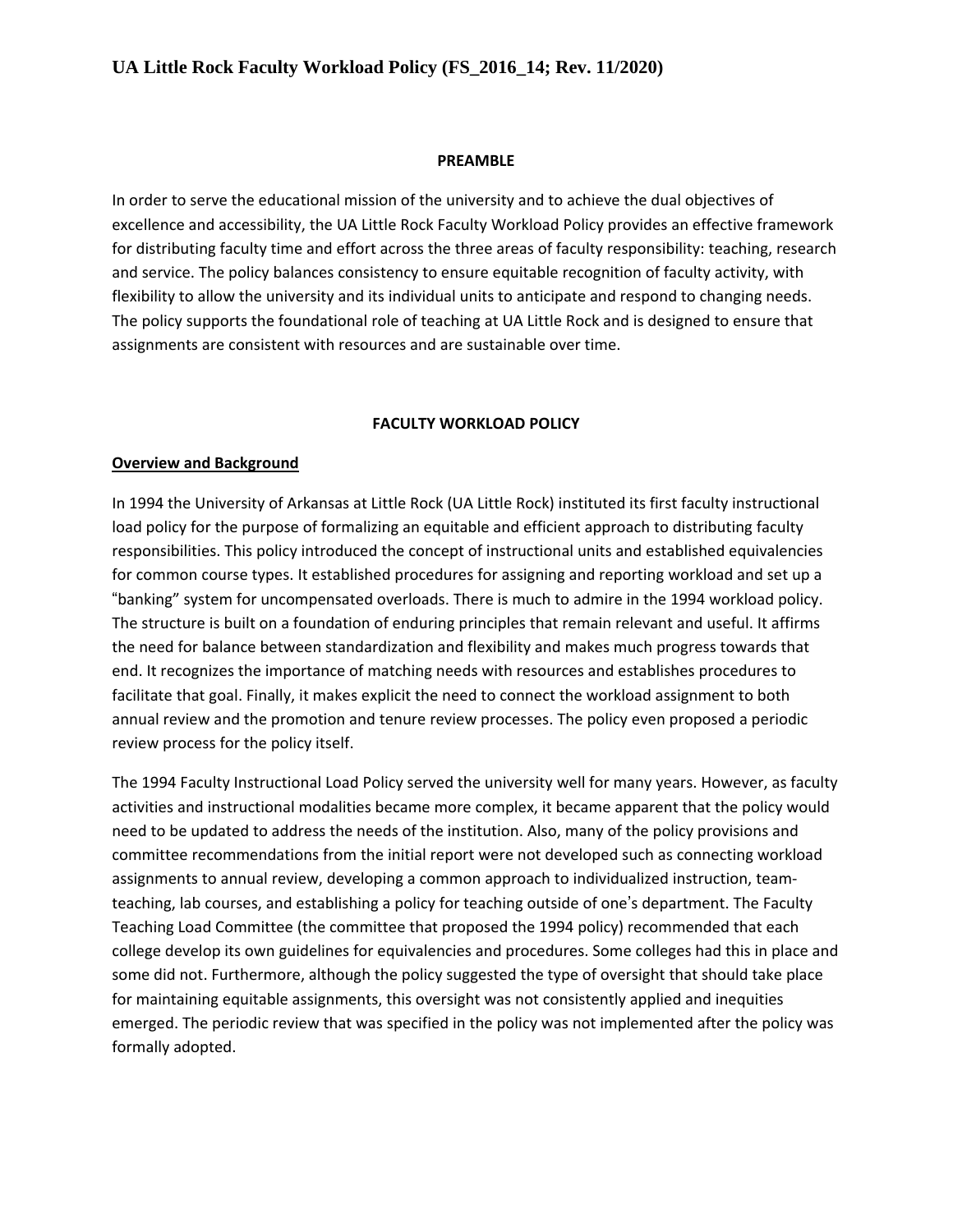The expansion of online curriculum raised the question of whether online courses would be weighted differently than their face-to-face counterparts. The promotion of interdisciplinary learning opportunities and other high impact learning activities also challenged faculty and administrators to think about how these would be addressed with existing policy. Likewise, the increasing emphasis on community engagement and service introduced another challenge as the 1994 policy treated service as an alternative to research for reassigned time.

Given these and other concerns, the Provost appointed a task force in 2014 to review the workload issues and make a recommendation for revision of UA Little Rock's faculty workload policy. The fourteen-member task force met regularly for over a year and considered, studied, and debated a number of different models. Ultimately, the task force settled upon a hybrid approach that retains the best elements of the original policy while adding new or modified elements that are designed to address most of the issues we struggle with in the current environment. During the 2015-2016 academic year, the task force conducted faculty focus groups, college meetings, and invited general feedback from faculty and administrators. An advanced draft was presented for discussion to the Faculty Senate on March 18, 2016 and subsequently referred to the Senate Planning and Finance Committee for review. At the April 15, 2016 Faculty Senate meeting the Planning and Finance Committee submitted a report to the Senate recommending the new policy with a list of minor recommended changes. The report was accepted by the Senate. The task force reconvened and developed a final draft accepting most of the recommended changes from the Senate. This draft was submitted to the Provost and Chancellor on May 12, 2016.

### **General Principles**

Consistent with state laws and the university mission, this policy seeks to set the parameters of faculty workload distribution among the appropriate faculty roles as described in UA Little Rock policies 403.20 and 403.23 also known as Faculty Roles and Rewards I and II.

This policy retains the purpose of the original Instructional Load Policy adopted in 1994. Specifically that the goal is to:

Distribute responsibilities among faculty in a way that most equitably and efficiently advances this tripartite mission of teaching, research or creative activity, and service. Consistent with the University's complexity and with its role as a metropolitan university committed to diversity, the policy is designed to protect and promote the multiplicity of faculty roles. The policy is designed to promote quality teaching, research or creative activity, and service. It is also designed to enable colleges and schools, departments, and individual faculty (sic) to pursue, plan for, and recognize the fact that different individuals and units will have different objectives and will make different commitments among the three faculty roles (UA Little Rock Faculty Instructional Load Policy, 1994).

This policy also retains and elaborates the goal of promoting the balance of four workload variables identified in the original workload policy: equity, diversity, instructional needs, and resources.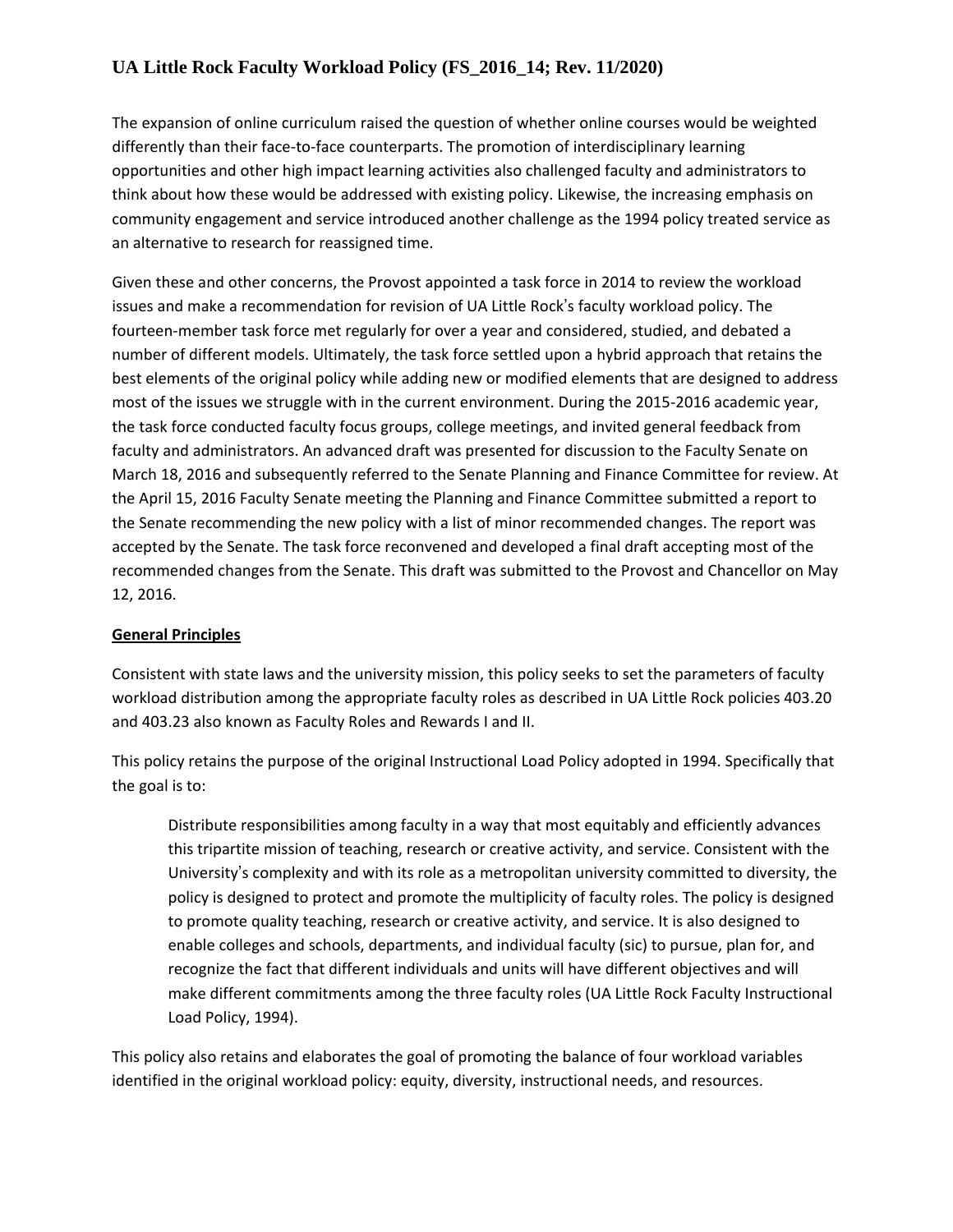*Equity*: Fundamentally, workload distributions within departments, colleges and across the university must be fair and just. This does not mean that everyone must have identical assignments, but that everyone has an equal amount of work and responsibility over time, and that equivalent activities are given equal recognition for all faculty members.

*Diversity*: Diversity of talent and background is generally recognized as a hallmark of a strong faculty. A workload policy must be flexible enough to promote and utilize faculty strengths and take advantage of opportunities to advance excellence in all areas of performance. It should also allow for diversity of assignment over time, recognizing that individuals and departments may have changing goals and objectives.

*Instructional needs*: As stated in the original workload policy, decisions about workload distribution "must reflect the University's responsibility to meet instructional needs, offering quality education to students in all general education and degree programs" (UA Little Rock Faculty Instructional Load Policy, 1994). Instructional needs may also include a variety of delivery modes and schedules that serve the needs of the students, providing access as well as excellence in educational experiences.

*Resources*: Workload distributions must be based on realistic and sustainable levels of institutional resources.

This policy reinforces the following principles adapted from *Faculty Roles and Rewards I*:

*Teaching*: The UA Little Rock mission statement establishes teaching as a central value and the University expects all UA Little Rock faculty members to contribute to the teaching mission of the institution. Therefore, while some faculty members may have workload distributions that are heavier in research and/or service than others, this policy establishes a minimum expectation for teaching workload. (e.g. Pre-tenure faculty members may have a heavier research assignment in the first few years.)

*Research/Creative Activity*: All tenure track faculty members are expected to be active scholars in the most inclusive sense (e.g. Boyer model).

*Service*: As a metropolitan and community-engaged university, UA Little Rock has a greater expectation of its faculty in the area of service than other universities. This policy seeks to more formally recognize and account for activities in the area of service, including service that helps integrate university and community resources.

**Research and service should not be considered something faculty members do** *instead* **of teaching, since all three areas of activity are important and expected.** Therefore this workload model uses a distribution of effort framework instead of "reassigned time" or "release time". It retains the concept of instructional units (IUs) for the instructional portion of workload only.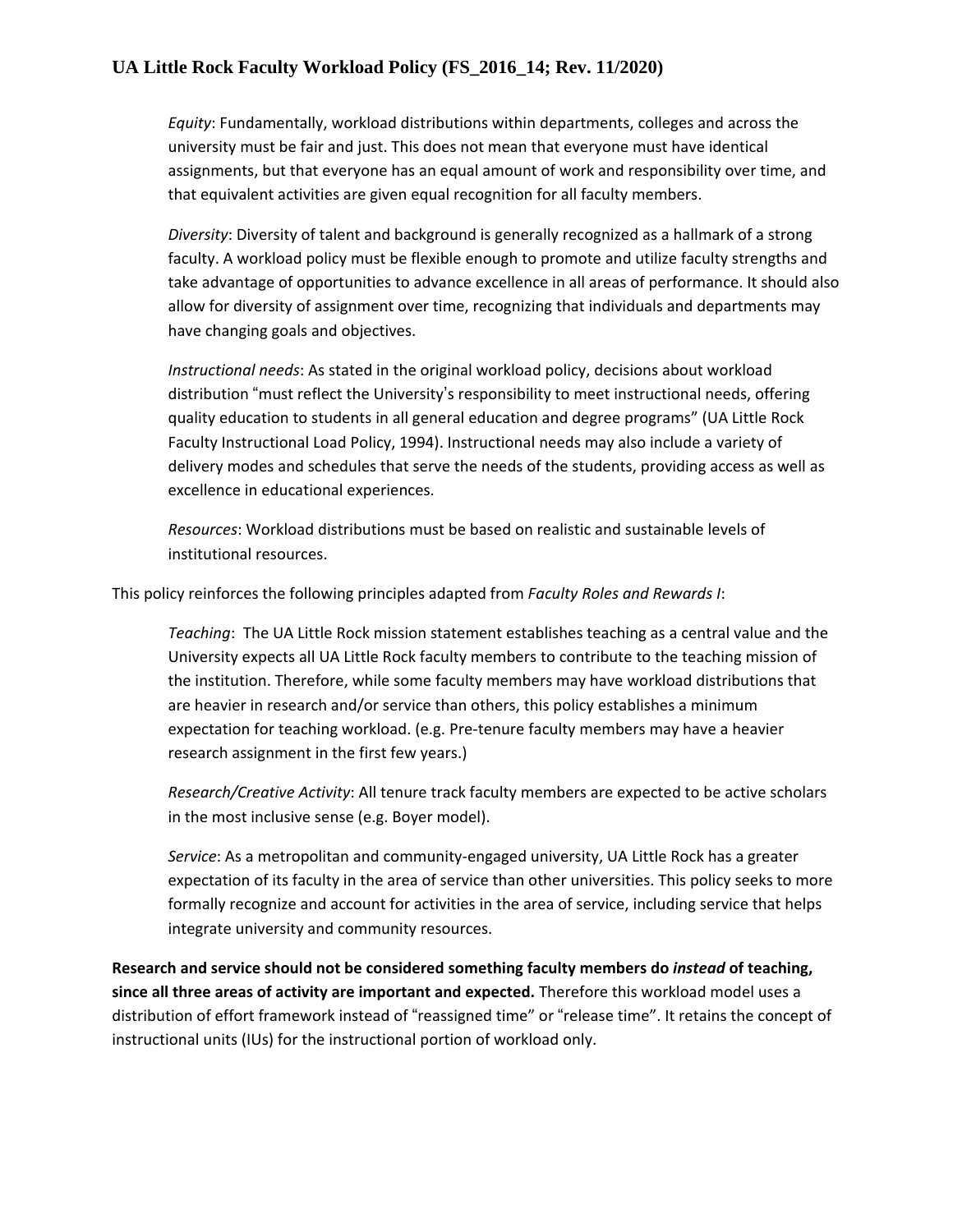While this policy retains an institutional teaching baseline of twelve instructional units per semester, the model framework assumes a more typical distribution of nine instructional units per semester for tenure-track faculty members actively engaged in research and service.

Faculty members may request, in special circumstances, an exception to the distribution maximums or minimums. These requests will be contingent on institutional needs and resources as well as the relative contribution of anticipated outcomes to the mission of the University.

This policy reinforces the principle that workload assignments should inform a faculty member's performance evaluations. As stated in the 1994 Instructional Load Policy, approved assignments "will be included as part of the annual review process as well as of the promotion and tenure process." While the above principles make it clear that all faculty members are expected to engage in teaching and service; and all tenure-track faculty members are expected to be active scholars as well, evaluators should not disregard an emphasis in one or another category that is approved for any given period.

### **Model Framework**

The faculty workload distribution of effort model uses a combination of percentage distributions and instructional units to describe full-time work by faculty members. Workload is distributed across the three performance categories as a percentage of all professional work within a year. Within the area of teaching, instructional units are used to measure the different types of instruction assigned to individual faculty members. (See instructional workload weights section below.)

The faculty workload framework is based on five assumptions:

- 1. Teaching, research/creative activity, and service are integral components of a faculty member's annual assignment and as such should be fully recognized in the workload framework.
- 2. Full-time work by faculty members will include a certain percentage of time and effort in each category (for tenure-track faculty) or in at least two categories (for non-tenure-track faculty). The sum of effort in all categories equals 100%.
- 3. A faculty member's full-time work may be distributed across an academic or fiscal year, but will not be banked for future years. In certain circumstances it may be necessary to extend the distribution period to two years to accommodate special projects or balance extra teaching loads. Faculty members will work with chairs to determine the most appropriate and equitable distribution plan.<sup>1</sup> Chairs may distribute a faculty member's workload across an academic or fiscal year, or if necessary as much as two years, but otherwise, the overload has to match the

 $^1$  It is widely recognized that the banked hours system, while workable in theory, has not worked well in practice. What banking has a tendency to do is allow departments to borrow resources against a future that is not materially better off than the present. If there are not additional resources in future semesters, then the bank will fail. In other words, many faculty members *never* get an opportunity to cash in their banked IUs. Therefore, this policy proposes a more limited approach to banking resources.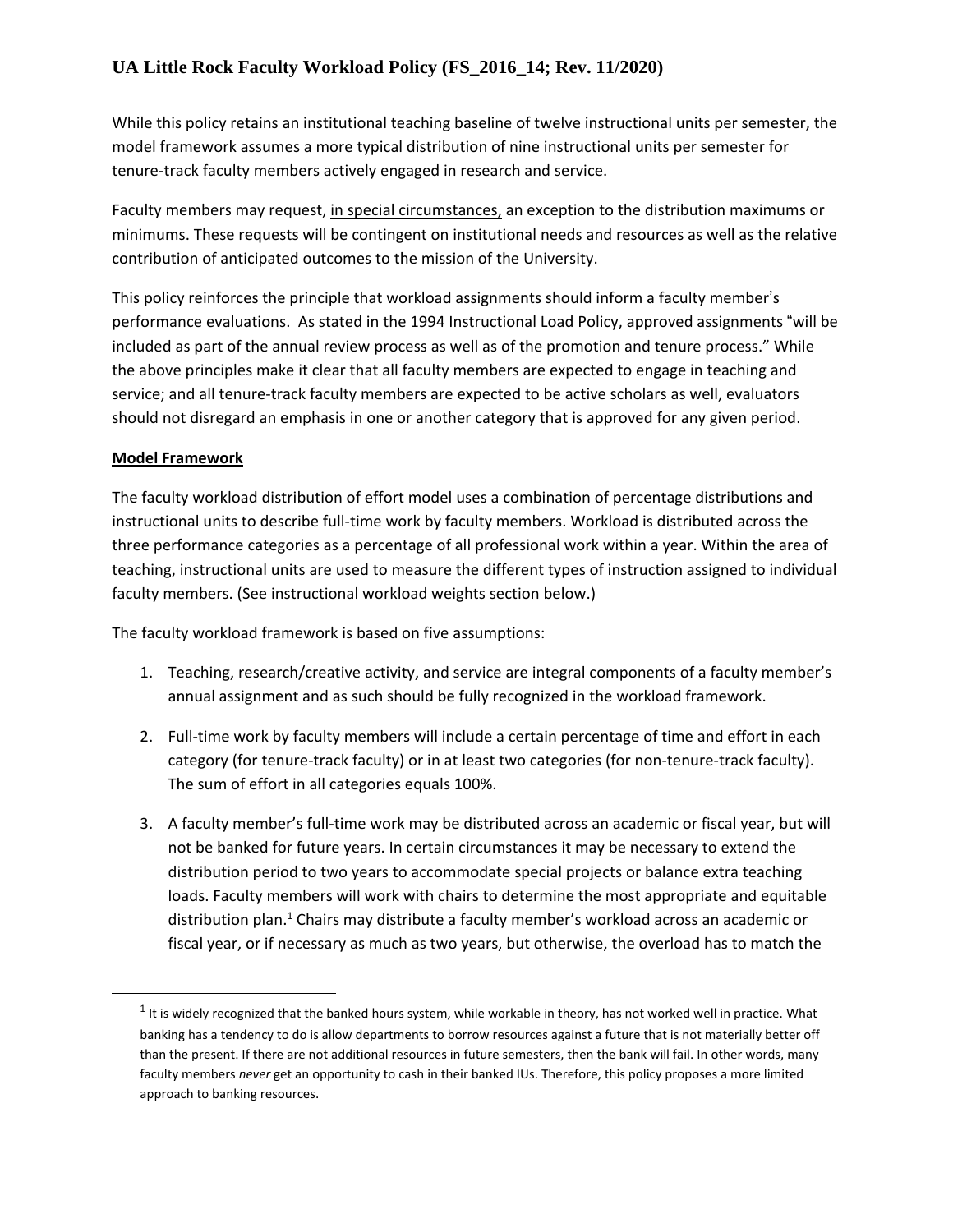resources. If a chair needs a faculty member to teach an overload outside of these parameters, extra compensation must be paid to the faculty member. This encourages departments to maximize their resources through careful scheduling and enrollment analysis, and it protects faculty members from inadvertent exploitation.

- 4. For the different employment categories, there will be a typical workload distribution across the performance categories. This normative distribution covers most of the institutional needs most of the time, but may be adjusted to meet specific needs or to optimize resources in any given year.
- 5. One three-credit hour lecture/discussion course (or 3 instructional units) is typically equivalent to 20% of effort in a semester, or 10% within a year.

The distribution framework below presents the typical workload distributions for five faculty categories: 1) Tenure-track—9 month, 2) Tenure-track—12 month, 3) Tenure-track-12 month-Librarian, 4) Nontenure-track—9 months, and 5) Department chair—12 month. Faculty members with 10-month or 10.5 month appointments are usually taking on additional administrative (service) responsibilities and this should be figured into their annual workload distribution. Chairs should set these distributions according to the specifics of the faculty member's assignment and applicable university policy. Chairs or unit heads are responsible for verifying the level of activity in each category.

Although there is substantial variety in the service responsibilities of department chairs, this framework sets a typical teaching assignment of 6 instructional units per year in recognition of the expanded institutional responsibilities and expectations of chairs since the original workload level was set several decades ago when chairmanship of a department was considered a half-time job. The actual teaching assignment for chairs will vary based on a number of variables such as size and complexity of department, the use of administrative coordinators, research agenda, and additional administrative responsibilities. Deans are responsible for verifying the level of activity in each category for chairs. The category of department chair includes school directors.

| <b>TENURE-TRACK FACULTY (9-MONTH)</b> |                                                                                                                                                                       |  |
|---------------------------------------|-----------------------------------------------------------------------------------------------------------------------------------------------------------------------|--|
| <b>Typical Workload Distribution</b>  |                                                                                                                                                                       |  |
| <b>Teaching</b>                       | 60% (usually equivalent to 9 IUs/semester or 18 IUs/year; typically 6<br>IU minimum, 12 IU maximum in-load per semester, or 12 IU minimum,<br>24 IU maximum per year) |  |
| Research                              | 10-30% (typically 25% minimum for pre-tenure faculty and 50%<br>maximum for sponsored research salary buyout)                                                         |  |

### **Faculty Workload Typical Distribution**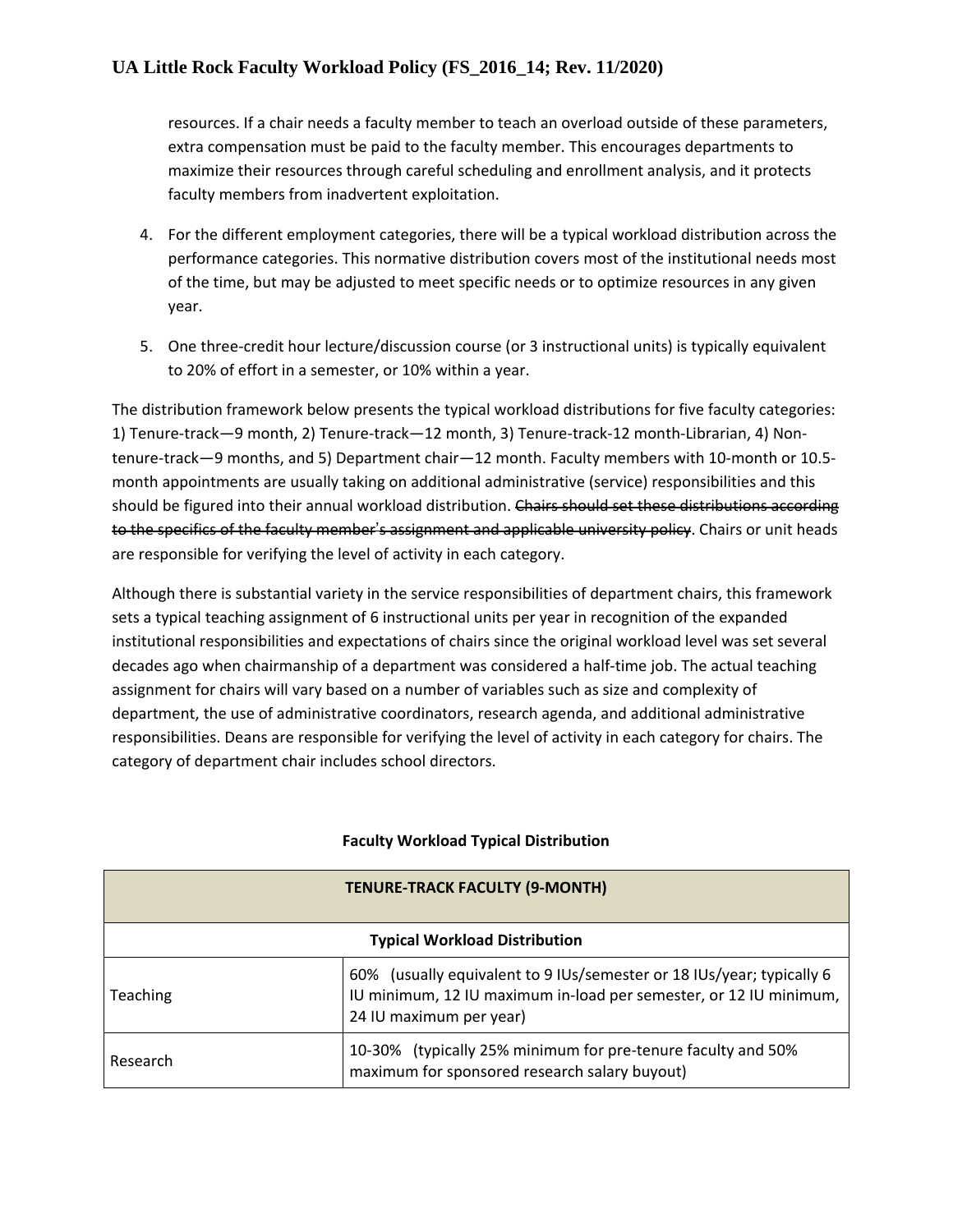| 10-30% (typically 15% maximum for pre-tenure faculty)<br>Service |
|------------------------------------------------------------------|
|------------------------------------------------------------------|

| <b>TENURE-TRACK FACULTY (12-MONTH)</b>                                                                                    |                                                       |  |  |
|---------------------------------------------------------------------------------------------------------------------------|-------------------------------------------------------|--|--|
| <b>Typical Workload Distribution</b>                                                                                      |                                                       |  |  |
| 60% (usually equivalent to 9 IUs/semester, 6 IUs/summer)<br><b>Teaching</b>                                               |                                                       |  |  |
| 10-30% (typically 25% minimum for pre-tenure faculty and 50%<br>Research<br>maximum for sponsored research salary buyout) |                                                       |  |  |
| Service                                                                                                                   | 10-30% (typically 15% maximum for pre-tenure faculty) |  |  |

| TENURE-TRACK FACULTY-LIBRARIAN (12-MONTH)                            |     |  |  |
|----------------------------------------------------------------------|-----|--|--|
| <b>Typical Workload Distribution (see Appendix B)</b>                |     |  |  |
| <b>Professional Practice</b><br>80% (librarianship responsibilities) |     |  |  |
| Research                                                             | 10% |  |  |
| Service                                                              | 10% |  |  |

| <b>NON-TENURE-TRACK FACULTY (9-MONTH)</b> |                                             |  |
|-------------------------------------------|---------------------------------------------|--|
| <b>Typical Workload Distribution</b>      |                                             |  |
| Teaching                                  | 80% (usually equivalent to 12 IUs/semester) |  |
| Research                                  | 0%                                          |  |
| Service                                   | 20%                                         |  |

| <b>DEPARTMENT CHAIR (12-MONTH)</b>                 |  |  |
|----------------------------------------------------|--|--|
| <b>Typical Workload Distribution</b>               |  |  |
| 20% (usually equivalent to 6 IUs/year)<br>Teaching |  |  |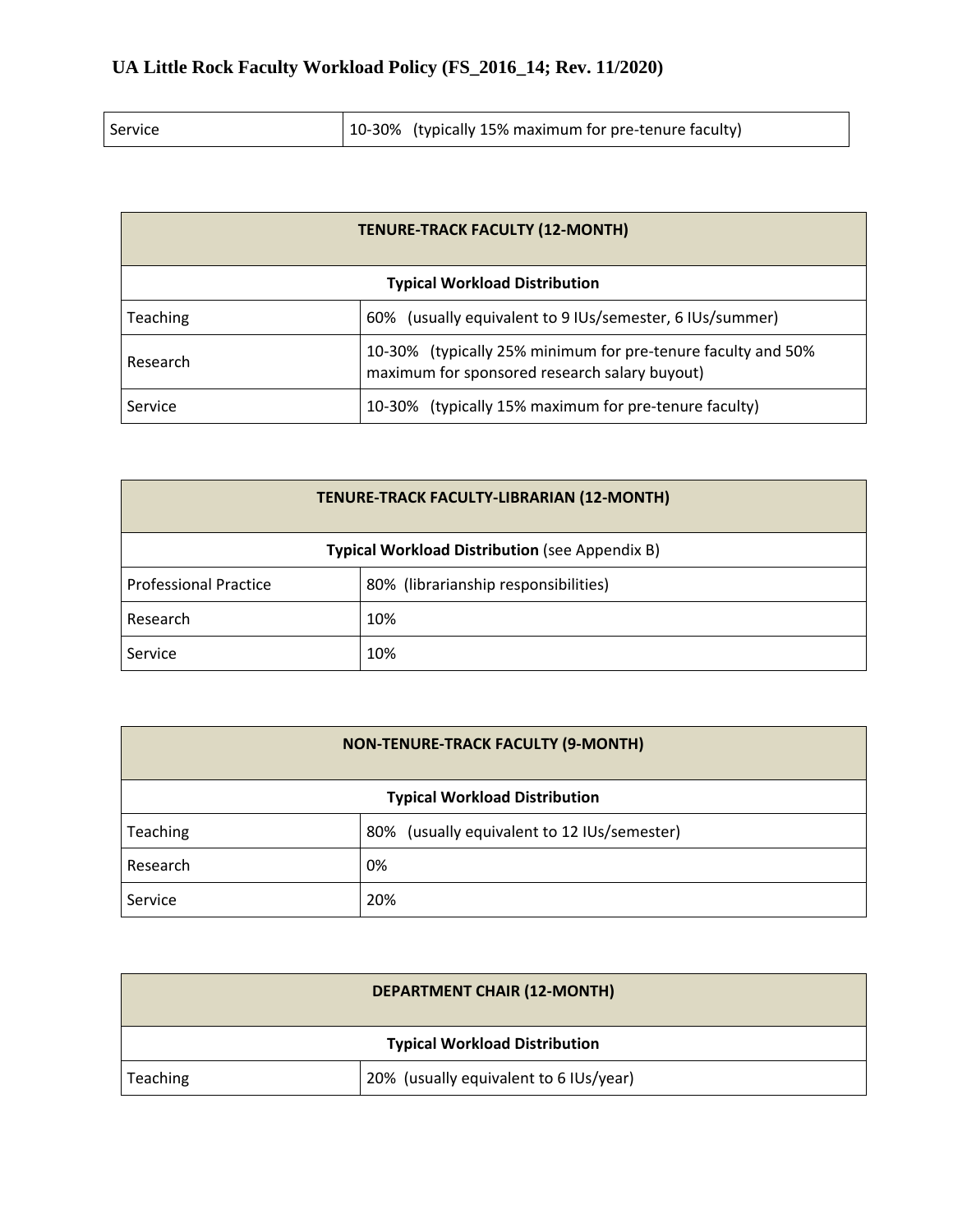| l Research | 10% (chairs may negotiate for different percentage for research) |
|------------|------------------------------------------------------------------|
| Service    | 70% (includes administrative and other service)                  |

### **Instructional Workload Weights**

The table below identifies various credit-bearing course types offered as part of the UA Little Rock curriculum. The third column further defines the course in terms of how many contact hours the course has per credit hour (in a face-to-face section). The fourth column indicates how that course is weighted in terms of a multiplier used with the credit hours for the course. The fifth column shows how many instructional units the course would be assigned if it is a 3 credit hour course. For instance, in the case of a 3 credit-hour lecture and lab combined course where the course has a single course number and meets for two hours of lecture and two hours of lab, the weekly contact per credit hour is 1.33. If the multiplier of 1 is used with the credit hours (3) to determine the instructional units, the IUs will equal 3. If the multiplier 1.33 is used for the same number of credit hours (3) the result is 4 instructional units assigned to that course.

For course types that warrant flexibility in assigning weights, this model eliminates the multiplier ranges used in the previous policy and replaces them with two discrete multiplier values. This maintains flexibility while minimizing fractional workload assignments. The default value will be is the lower value, but each college has the option of setting the higher value through a process of college-level review outlined in Item 1 under "Procedure" (Page 11). Every effort should be made to ensure equitable weights for course types. Instructional unit information must be included in new course proposals.

All of the weights in this table assume there are no teaching assistants used for any particular section of the course. If a teaching assistant is used in the course, the multiplier will be no more than 1 in most circumstances. Since there is a wide variability in the way teaching assistants may be used, from classroom set-up to grading to semi-autonomous instruction, this policy does not set a teaching assistant workload value. The department chair must account for the role of the teaching assistant in adjusting workload values for sections that have them.

Individualized instruction is weighted on a per student basis rather than a per credit hour basis assuming that the student is registered for a 3 credit-hour individual instruction course such as an internship or thesis credit. For instance, all undergraduate individualized instruction is weighted at .33 per student. If an instructor has nine students taking an internship course, he or she would be assigned 3 instructional units (.33 X 9 ≈ 3). For sections of individualized instruction that have more, or fewer than 3 credithours, the instructional weight per student should be adjusted accordingly.

Online and hybrid courses will fall into one of the course type categories in the Instructional Workload Table and will have the corresponding instructional unit value. Compensation may be provided for the quality certification of online courses in a process separate from regular workload assignment.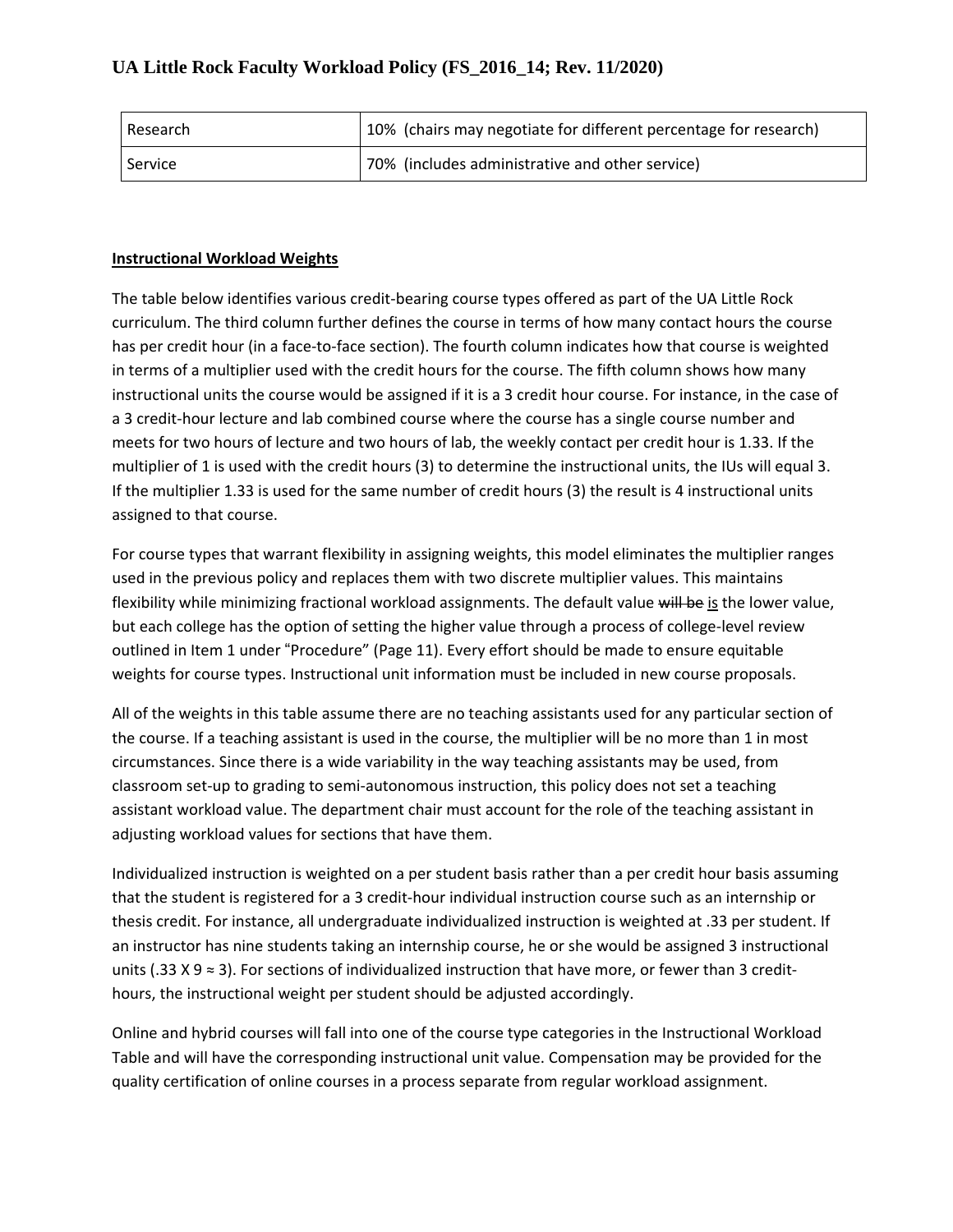Team taught (interdisciplinary) courses will fall into one of the course type categories in the Instructional Workload Table and will have the corresponding instructional unit value. For purposes of assigning workloads to individual faculty members who are team teaching a course, the chair(s) with the approval of the dean(s) may assign up to the full IU value to each member of the teaching team. The assignment of instructional units in these cases should be based on the time and effort contributed of each team member.

Lab sections, whether independent or part of a lecture-lab combination are shown in the weights table with common credit hour-contact hour ratios. Some labs, however, will have different ratios not shown in the table. In these cases, departments should convert the different ratio to the appropriate multiplier and submit for review according to the procedures outlined in the procedures section of this policy. See appendix C for examples of conversion formulas.

The instructional workload weights table includes a course type labeled "unusually large classes". Each department, with approval of the dean, and based on normative data, will establish discipline-specific norms for class sizes that are based on the instructional practices of the discipline and the needs of the students. Normative class size should not be based on the maximum occupancy of the classroom used. "Unusually large classes" are generally those that are substantially larger than the disciplinary norm by course type and that maintain the level of individual attention to students provided in classes of standard size.

This instructional workload weights table eliminates the distinction between graduate and undergraduate courses as separate course types. All lecture/discussion/seminar courses, for instance, have the same weight assignment regardless of whether they are graduate or undergraduate courses. Graduate courses have fewer students than undergraduate courses by design. The extra work that may be required in terms of advanced material preparation and feedback is balanced by having smaller class sizes. In cases where graduate courses are as large as or larger than undergraduate courses of the same type in the same discipline, it may be categorized as an unusually large class and given a higher weight as appropriate.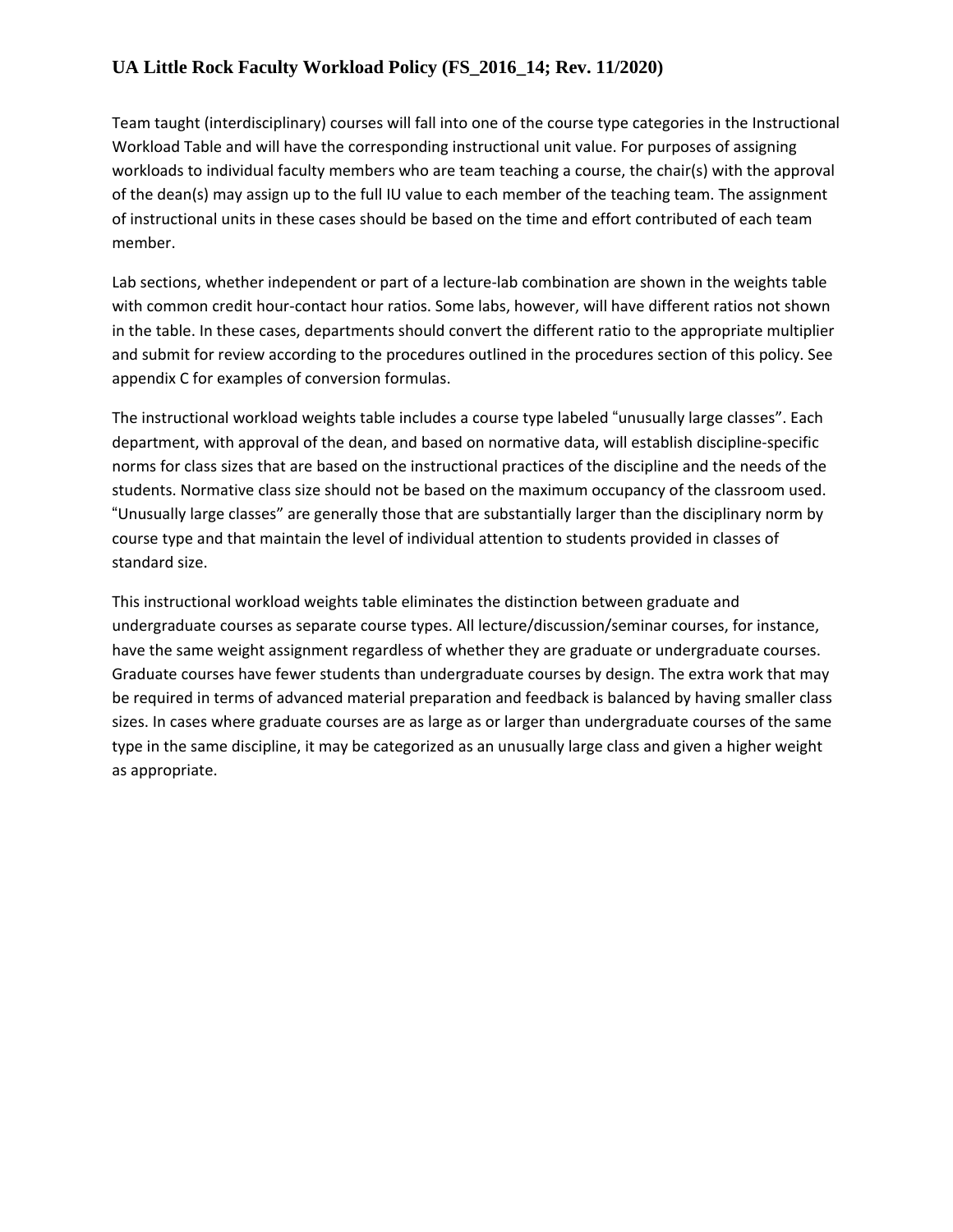| <b>Course Type</b>                       | <b>Examples/Explanation</b>                                                                    | <b>Weekly Contact</b><br>Hours per Unit of<br><b>Credit</b> | <b>IUs per Credit</b><br>Hour | IUs per 3<br><b>Credit Hours</b> |
|------------------------------------------|------------------------------------------------------------------------------------------------|-------------------------------------------------------------|-------------------------------|----------------------------------|
|                                          |                                                                                                |                                                             |                               |                                  |
| Lecture/Discussion/Seminar               | Standard class size for discipline                                                             | 1                                                           | 1                             | 3                                |
| Science Laboratories-independent section | Biology, Chemistry, Physics, Earth Science, Engineering                                        | 2                                                           | $1.33$ or $2$                 | $4$ or 6                         |
| Science Laboratories-independent section | Biology, Chemistry, Physics, Earth Science, Engineering                                        | 3                                                           | 2 or 3                        | 6 or 9                           |
| Lecture and Lab                          | Lecture and lab combined—(e.g. 2 hours lecture, 2 hours lab)                                   | 1.33                                                        | 1 or 1.33                     | 3 or 4                           |
| Lecture and Lab                          | Lecture and lab combined—6 contact hours total                                                 | $\overline{2}$                                              | 1.33 or 2                     | 4 or 6                           |
| <b>Studio Courses</b>                    | art, music, theatre studios                                                                    | $\overline{2}$                                              | 1.33                          | 4                                |
| Dance Studio                             | Physical technique-all levels                                                                  | Variable                                                    | 1 or 1.33                     | 3 or 4                           |
| <b>Physical Activity Course</b>          | Leisure Studies                                                                                | 2                                                           | 1 or 1.33                     | 3 or 4                           |
| <b>General Activity Course</b>           | Field experiences                                                                              | $\overline{2}$                                              | 1.33                          | $\overline{4}$                   |
| <b>Individual Music Lessons</b>          | Total IUs dependent on number of students; 3 contact hours (6 half-<br>hour lessons) = $2$ IUs | $.5\,$                                                      | .33                           | <b>NA</b>                        |
| <b>Applied Music-Ensemble</b>            | Includes performance requirement; based on category                                            | Variable                                                    | $1, 2$ or $3$                 | <b>NA</b>                        |
| Clinical Practicum—Nursing               | Nursing clinical rotations                                                                     | 3                                                           | 3                             | 9                                |
| Clinical Practicum-AUSP                  | Audiology and Speech Pathology                                                                 | 3                                                           | Set by UAMS                   | Set by UAMS                      |

# **Teaching Workload Weights Table for Credit Bearing Courses**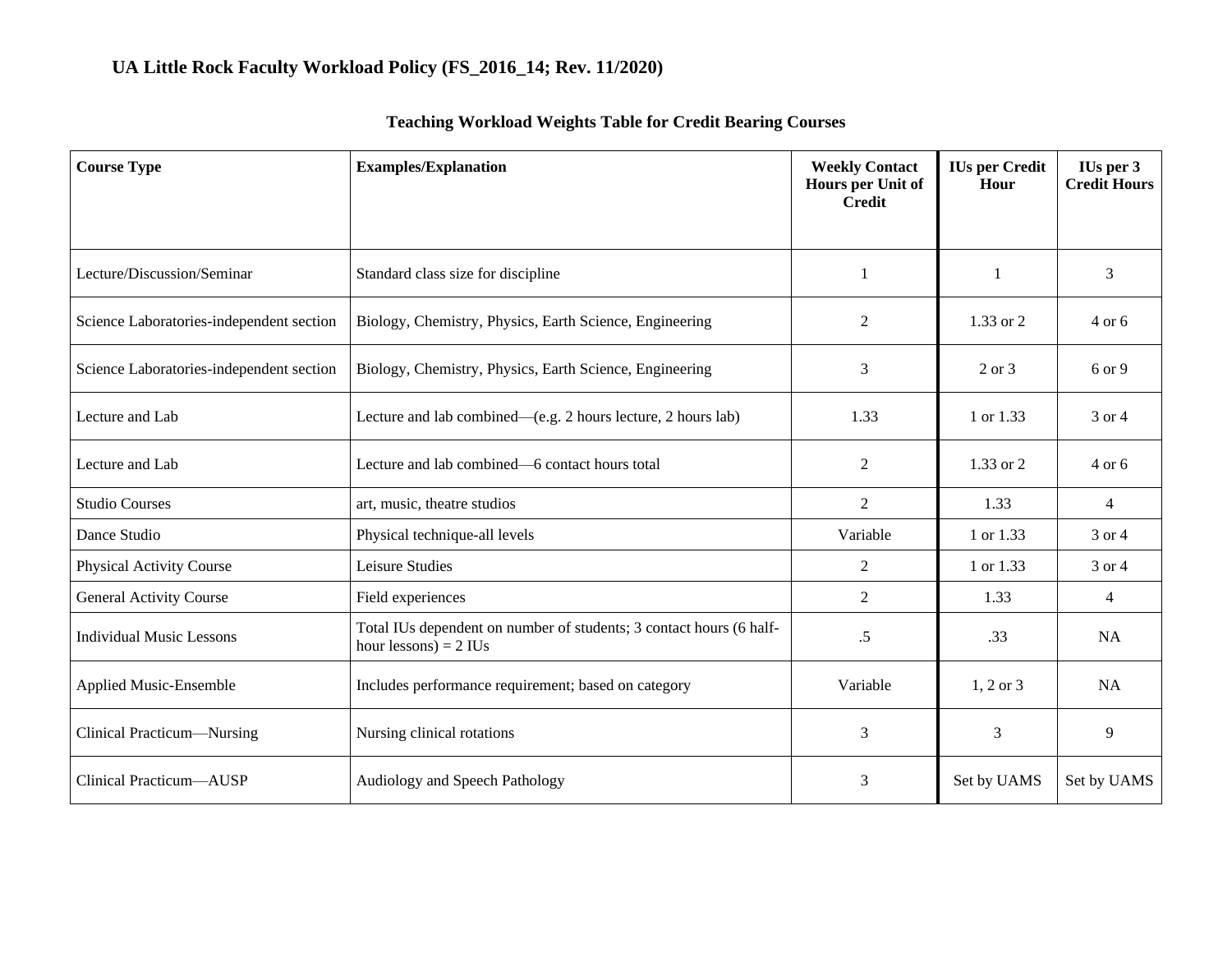| Bowen Law School courses             | All courses in the Bowen Law School curriculum                                                                                                                                |          | 1.5                         | 4.5       |
|--------------------------------------|-------------------------------------------------------------------------------------------------------------------------------------------------------------------------------|----------|-----------------------------|-----------|
| <b>Unusually Large Classes</b>       | Chair recommends/dean approves standard class size for discipline<br>and course type, no teaching assistants                                                                  |          | 1.33                        |           |
| Practice Teaching                    | Faculty-student contact averages 2 hours per week per student                                                                                                                 | Variable | .375 or .67 per<br>student* | <b>NA</b> |
| Individualized Instruction           | Independent study, internships, practicums, UG honors, Donaghey<br>Scholars thesis, UG research; limit 3 IUs/sem.                                                             | Variable | .33 per student             | <b>NA</b> |
| Master level thesis or final project | Major advisor or methodologist; see parameters and limits in<br>Individualized Instruction section below                                                                      | Variable | $.5$ or 1 per<br>student    | <b>NA</b> |
| Doctoral Dissertation                | Major advisor or methodologist; see parameters and limits in<br>Individualized Instruction section below                                                                      | Variable | $.5$ or 1 per<br>student    | <b>NA</b> |
| Doctoral Research/Dissertation       | Major advisor of research and dissertation in Applied Science,<br>Bioinformatics, Engineering Science & Systems, and Integrated<br>Computing, see parameters and limits below | Variable | $.5$ or 1 per<br>student    | <b>NA</b> |

\* Per student multipliers generally assume that the student is registered for three credit hours, but they are not strictly tied to credit hours since the workload for these individualized teaching categories does not always match the credit hours for which the student registers.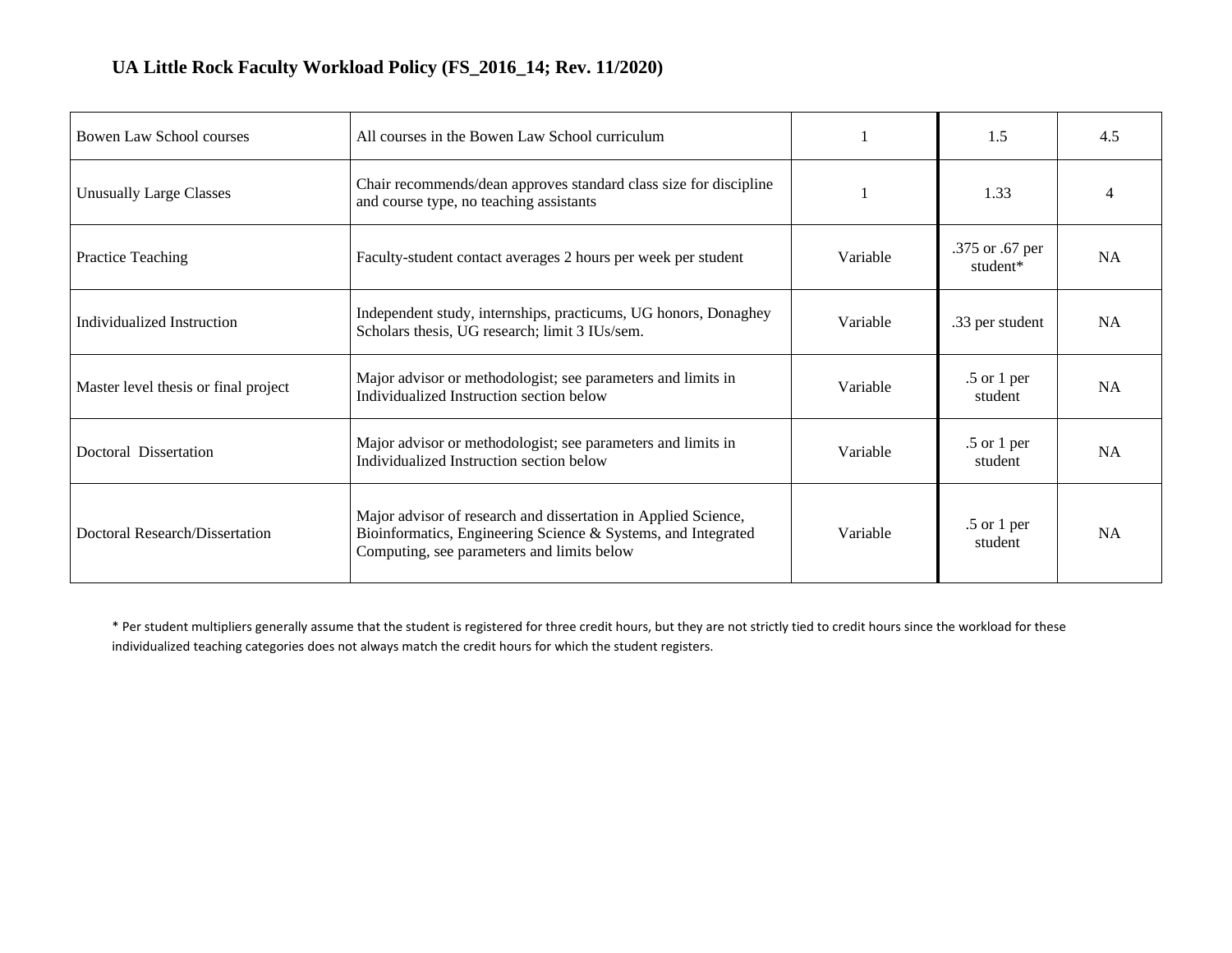#### **Individualized Instruction Parameters and Limits**

Individualized instruction IUs are normally limited to 3 IUs per instructor per semester, but may be increased to a maximum of 6 IUs in certain circumstances with approval from the dean. This includes undergraduate individualized instruction, master level thesis/final project advising, and doctoral level research and dissertation advising. When a methodologist serves as a co-advisor on a master or doctoral level project, each co-advisor will receive .5 IU for that project instead of 1 IU. Students must be enrolled in thesis, dissertation, or research/dissertation hours for instructor to receive IU credit for advising. There is a limit of three semesters per student for receiving IU credit for masters level thesis advising, a limit of six semesters per student for receiving IU credit for doctoral level dissertation advising, and a limit of eight semesters per student for receiving IU credit for doctoral research/dissertation advising in those units that combine these requirements into one course type. These courses are identified by the course title: Doctoral Research/Dissertation. Faculty members may request, in rare circumstances, an exception to the individualized instruction limits. These requests will be approved contingent on institutional needs and resources as well as the relative contribution of anticipated outcomes to the mission of the University.

#### **Procedures**

- *1.* Each college and the Law School will establish college-wide credit hour multipliers for discretionary course modalities consistent with the university-wide policy. The default multiplier will be the lower value. An Interdisciplinary college committee, the majority of whom shall be full-time tenure-track faculty, will review proposals for the higher value. Chairs submit proposals for the higher value multiplier to the interdisciplinary collegelevel committee. Committee recommendations must be approved by the dean and Provost in order to be implemented. These multipliers will be reviewed within the college every five years. College/School policies must be on file in the Provost's Office.
- *2.* Annually, department chairs, in consultation with departmental faculty members and appropriate department committees, will draw up plans for the distribution of teaching, research, and service for the next academic year. Chairs are responsible for ensuring that these plans are consistent with resources, productivity expectations, student needs, institutional goals, and faculty members' individual professional goals. Chairs will submit department plans to the deans for review and approval and report results of the review and approval to the department faculty.
- *3.* Each spring, department chairs will meet with departmental faculty members for the faculty member's annual review. At this meeting, the faculty member's workload distribution of teaching, research and service for the next academic year will be established. These distributions will be included as part of the annual review process as well as of the promotion and tenure process. Any distribution changes made as a result of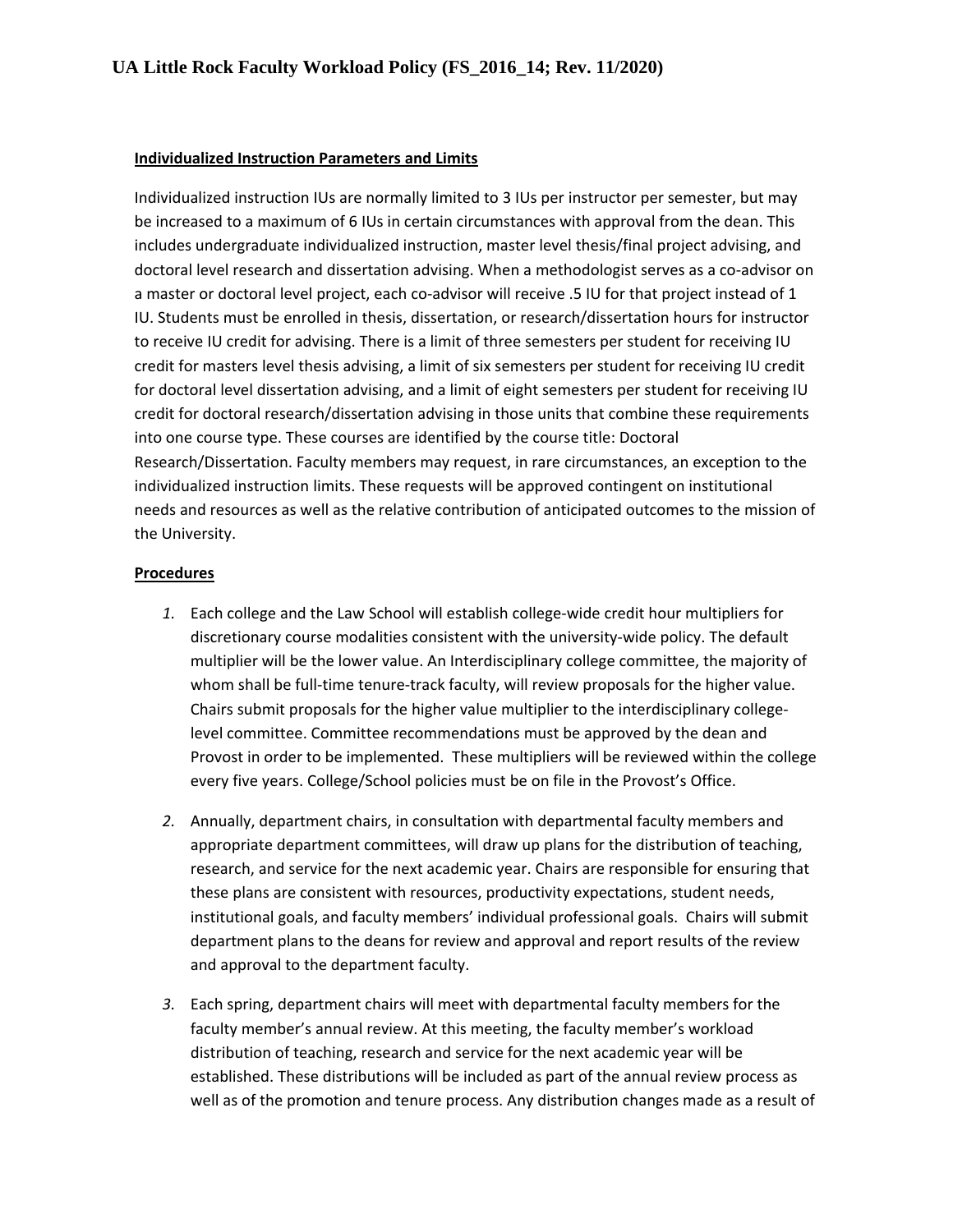changes in department needs (e.g. sudden shift in enrollment, illness of colleague, etc.) and following consultation with the faculty member will be documented in a revised workload distribution noted and taken into consideration in the evaluation process.

- *4.* Each spring, as part of the annual review process with the dean, a department chair's workload distribution for the next academic year will be established, informed by the needs of the department and college. The department faculty will be informed of the department chair's workload assignment.
- *5.* Each fall and spring, chairs will submit faculty workload reports to the college dean for review. The dean will submit workload reports to the Provost's Office for review.

#### **Policy Review**

The UA Little Rock Faculty Workload Policy will be reviewed by an ad hoc committee every five years. The Provost and Faculty Senate President will collaborate to appoint the members of this committee. The committee should have representation from each of the academic units, it should have representation from different ranks and administrative levels including chairs and associate deans, and it should have members who can speak to different types of assignments such as individualized instruction, clinical supervision, lab preparation, etc. The committee will produce a written recommendation that will be submitted to the Provost for review. Final approval of recommendations is made by the Chancellor.

#### **Notes**

1. The term "tenure-track faculty" is defined as all faculty members who are tenure-eligible. This includes both pretenure faculty members and those faculty members who have been granted tenure.

2. The term "chair" or "department chair" is understood to include directors of academic schools. Likewise, the term "department" is understood to refer to academic departments and schools except for the Law School which is included in the category of "colleges".

3. For the purposes of teaching workload weights, a course taught may include multiple sections, but still be considered one course assignment as when a course is cross-listed or has multiple levels "stacked" into one course. On the other hand, using a single online course management shell for two sections will be considered two course assignments unless the sections are intended to be combined into one course assignment, such as adding an honors component or adding an online campus component.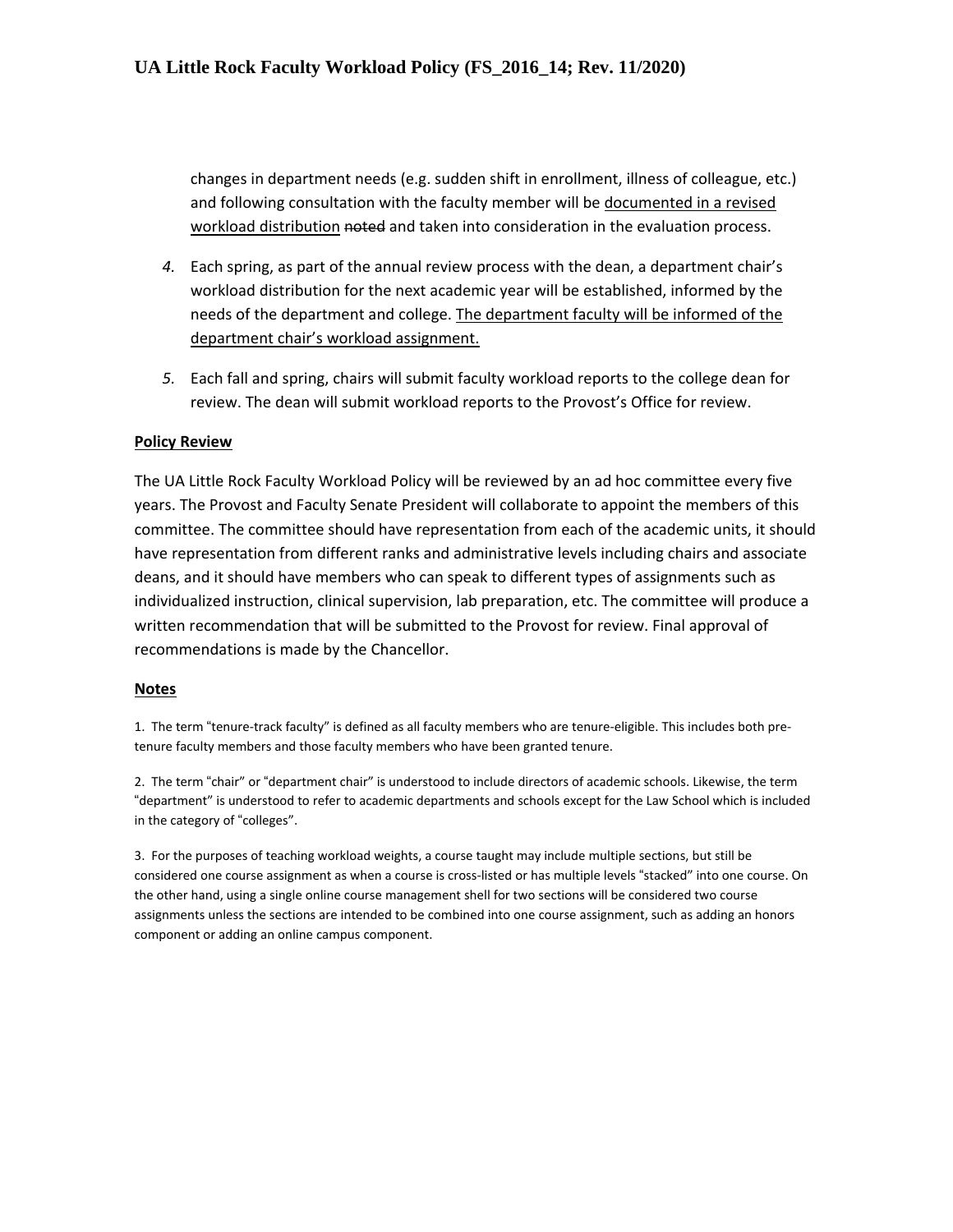#### **APPENDIX A**

#### **Examples of Faculty Load Assignments**

1. Example of first-year tenure-track faculty member

| <b>First-Year Tenure-Track Faculty Member (9-month)</b> |                             |  |
|---------------------------------------------------------|-----------------------------|--|
| Teaching                                                | 50% (15 IUs for first year) |  |
| Research                                                | 35%                         |  |
| Service                                                 | 15%                         |  |

2.

In this example, a first-year assistant professor is teaching five courses over fall and spring, each course having a value equivalent to 3 instructional units. In an academic year time-frame, 3 IUs equals 10% of overall workload. Five courses multiplied by 10% results in a 50% workload assignment for teaching. This faculty member is devoting more time to research in the first year than the typical 20-30% of a research active faculty member. She is devoting the remainder of her time to service, not exceeding the 15% maximum for first-year faculty.

2. Example of a tenured faculty member with reduced scholarly activity

|          | <b>Tenured Faculty Member (9-month)</b> |
|----------|-----------------------------------------|
| Teaching | 70% (21 IUs for the year)               |
| Research | 10%                                     |
| Service  | 20%                                     |

3.

In this example, a tenured faculty member will be doing some initial research preparation in the spring and a typical service workload throughout. Therefore, he will teach 12 IUs in the fall and 9 IUs in the spring for a total of 70% in teaching.

3. Example of faculty member over three years with changing emphasis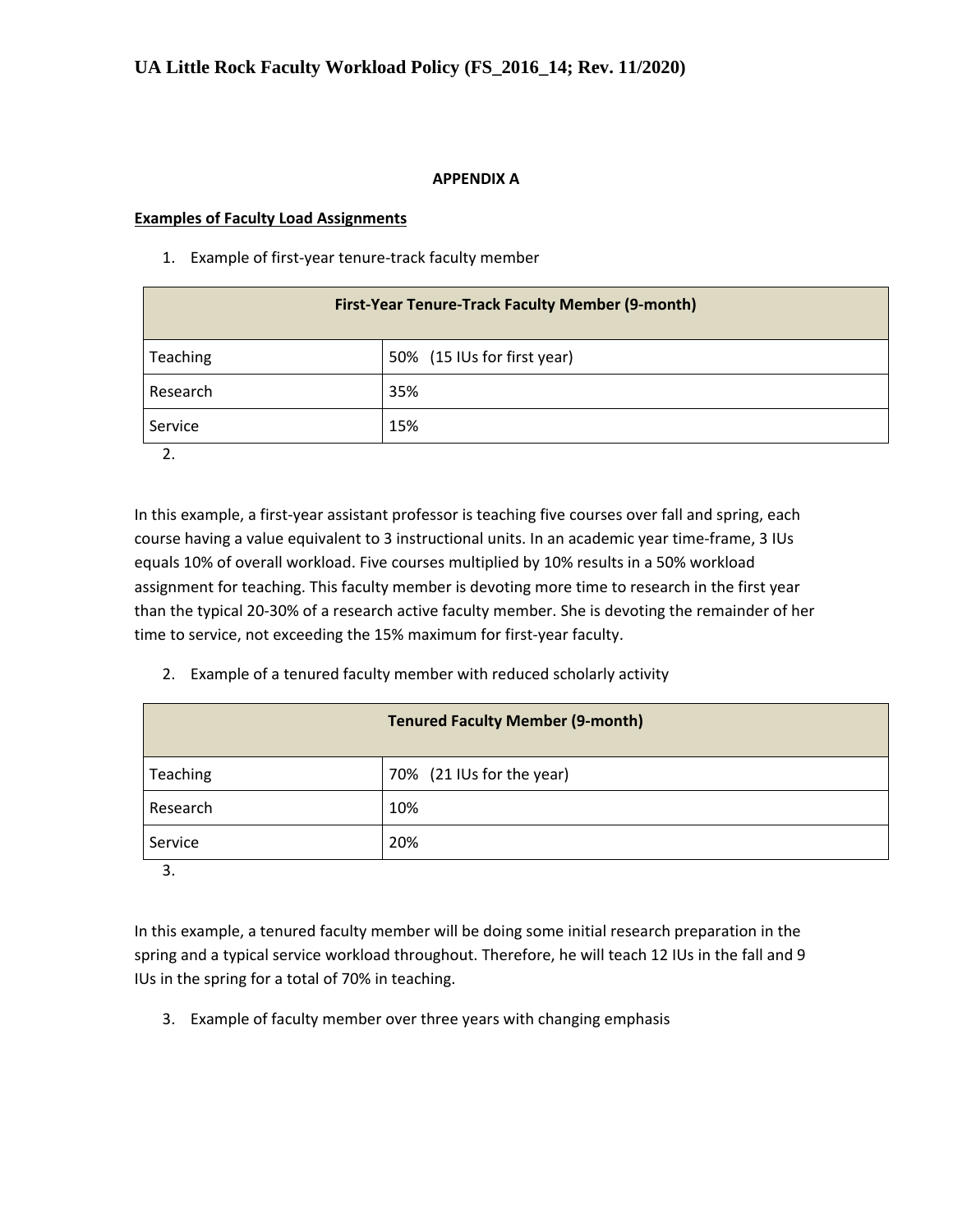| <b>Tenured Faculty Member (9-month) over 3 Year Period</b>              |     |     |     |  |  |
|-------------------------------------------------------------------------|-----|-----|-----|--|--|
| 40% (12 IUs/year)<br>60% (18 IUs/year)<br>60% (18 IUs/year)<br>Teaching |     |     |     |  |  |
| Research                                                                | 50% | 25% | 15% |  |  |
| 15%<br>10%<br>25%<br>Service                                            |     |     |     |  |  |

4.

In this example, a faculty member has sponsored research in the first year with grant salary release, so she teaches 12 IUs for the year and scales back service to the minimum. In the second year, her grant is done, but she is still publishing from the work done on the grant. She moves to a more typical distribution. In the third year, she has an opportunity to work on a major service project tied to her research, so she continues to teach three courses per semester, but flips the percentages between research and service.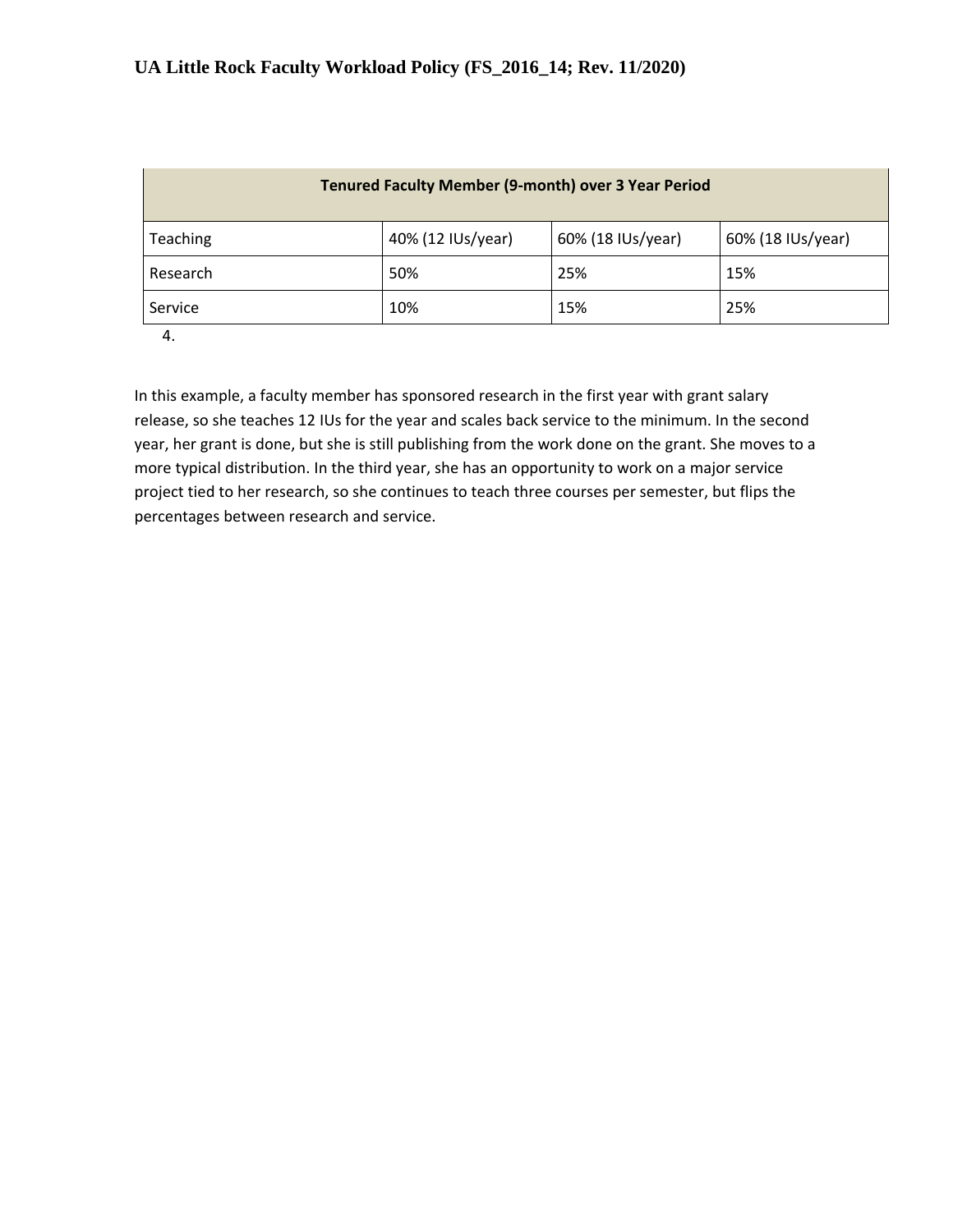#### **APPENDIX B**

#### **Explanation of Workload for Library Faculty in the Division of Collections and Archives**

Teaching faculty can define, with a fair amount of accuracy, their work each semester based upon a set number of credit hours taught; time for class preparation; amount of office hours required; university committee work; research; and in the case of UA Little Rock the number of SSCH produced. Consequently, teaching faculty workload is more predictable and consistent.

Library faculty work is not as easily defined. For example, only predictable pieces of the librarian's workload are reference; activities related to collections and resources; information technology; as well as teaching. Librarians cannot rely on teaching a specified number of hours a week, or project how many student consultations will occur each semester. Consequently, library faculty workload is unpredictable and inconsistent.

Members of the library faculty should have appropriate, balanced and equitable workloads based on time scheduled for all aspects of their professional responsibilities.

#### Establishing Workload

- A. The library faculty recommends that each faculty member's workload include a combination of 1) professional duties such as resource collection development, reference and research services, resource organization and control, information literacy initiatives and library instruction, development and evaluation of information delivery systems, monitoring and adopting new information technologies, supervision of staff, and management of library units; 2) professional development as necessary to fulfill ongoing library needs of both a maintenance and developmental nature at the university, state, national and local levels; and 3) scholarly activities, including research, writing, publication and creative artistic activities appropriate to the library faculty member's discipline or interdisciplinary work.
- B. A library faculty member on a twelve month appointment should have a defined workload requirement of 40 hours per scheduled work week with maximum latitude in weekly use of scheduled hours to allow the fulfillment of multiple responsibilities, many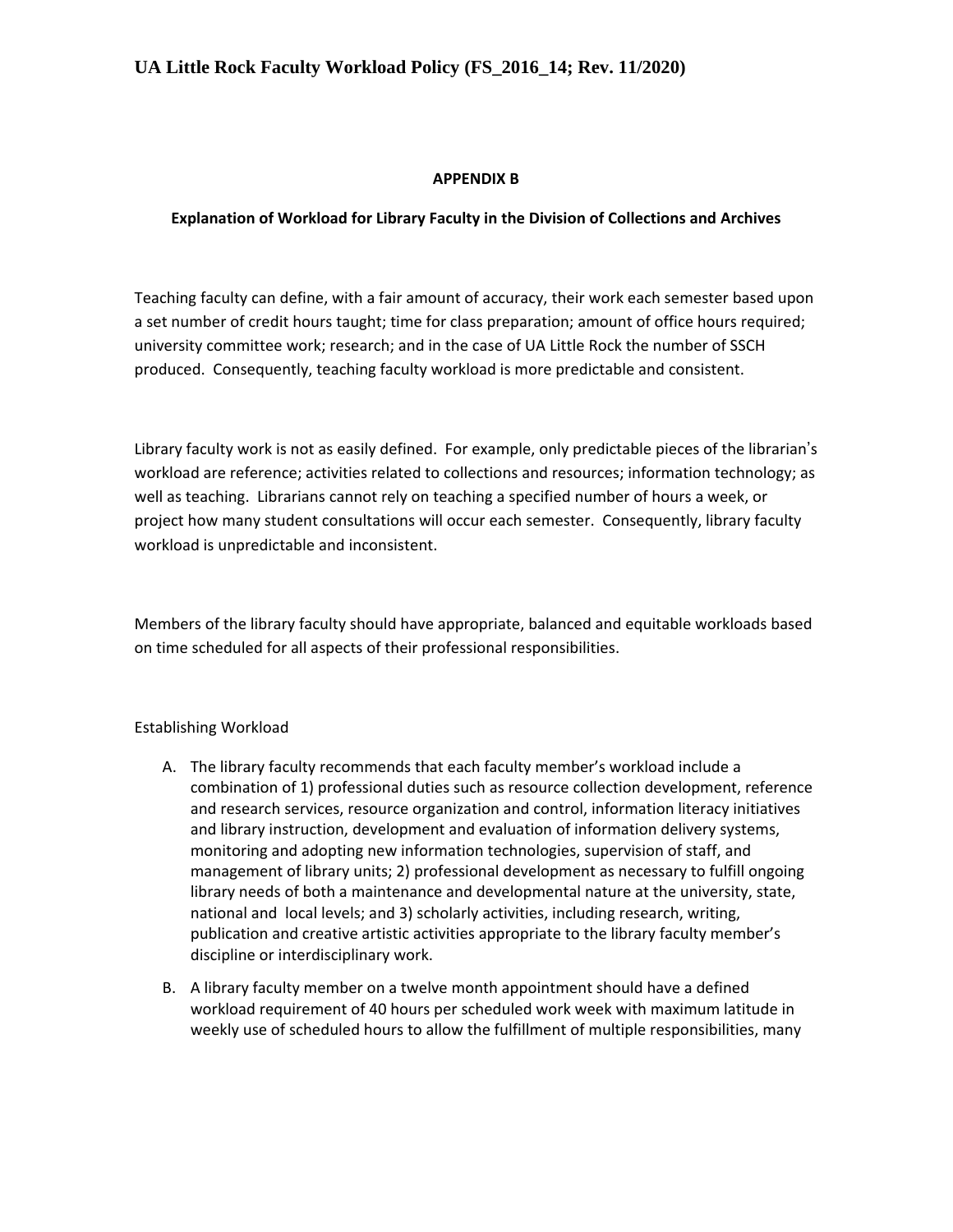of which are not scheduled weekly, for example, committee work, evening and weekend duties, research and publication, professional development.

Library faculty workload policies should follow all relevant university policies. Librarians will spend approximately 10-20% of their time on a combination of service and research and scholarly communications, which will be largely self-directed. The remaining 80-90% will consist of professional practice (librarianship).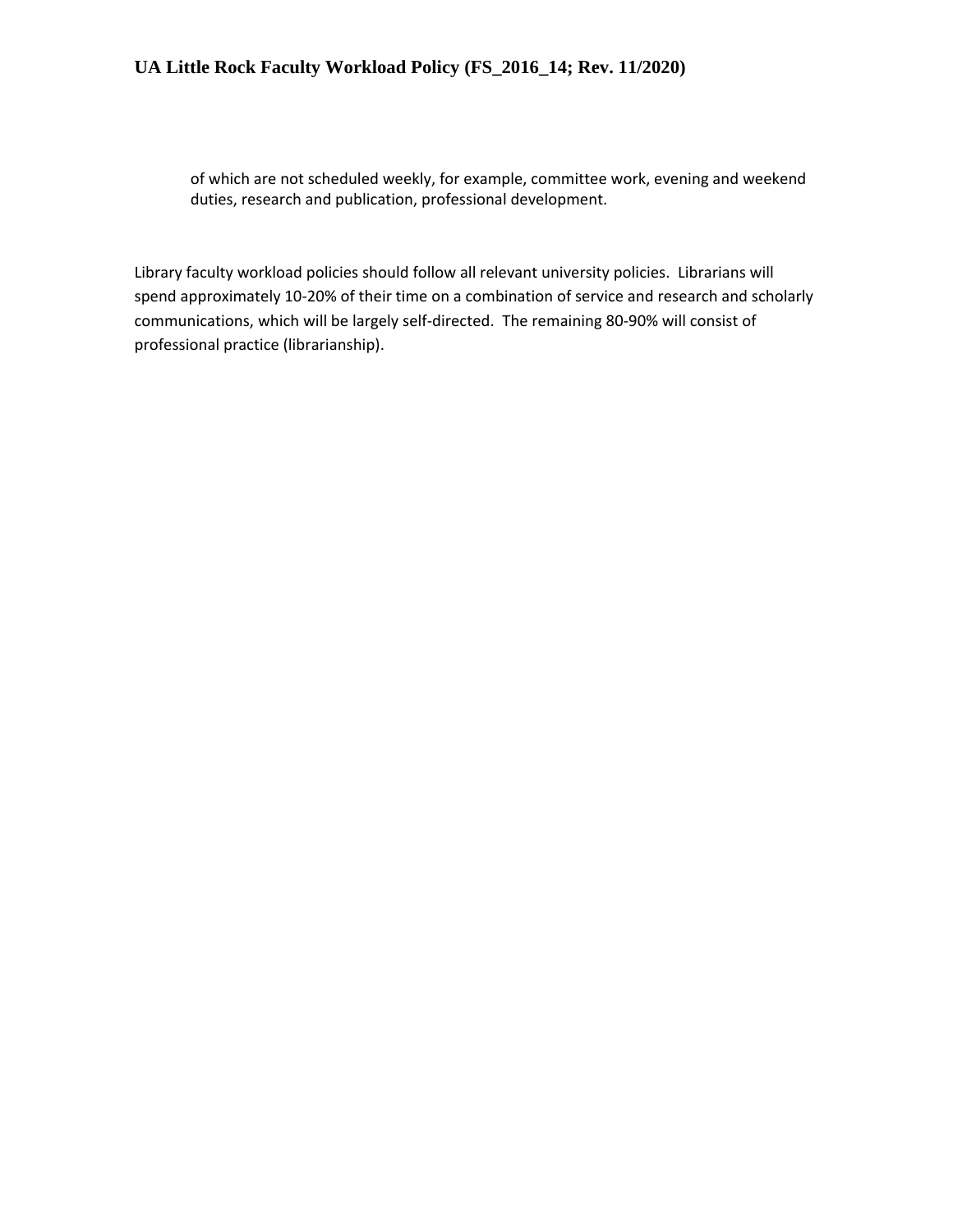#### **APPENDIX C**

### **Determining Multipliers for Lab Courses Not in Weights Table**

For lab course configurations not shown in the Teaching Workload Weights Table, the following examples demonstrate how to determine appropriate multipliers for these courses.

### **Example 1**

The weight table shows that for an independent lab section that has two contact hours for every one credit hour (1:2 ratio), the multiplier default is 1.33 so that a 3 credit hour lab section would be 4 instructional units.

3 credit hours X 1.33 = 4 IUs

If you have an independent lab course that has a 1:3 ratio; that is, for every one credit hour there are three contact hours, you would convert with the following equation:

 $\frac{Course1ContextHours}{Course1Multiplier} = \frac{Course2ContextHours}{X}$ X 2  $\frac{2}{1.33} = \frac{3}{x}$  $\frac{3}{X}$   $\rightarrow$  2X = 3 × 1.33  $\rightarrow$  X =  $\frac{3.99}{2}$  $\frac{1}{2}$   $\rightarrow$   $X = 1.995$ 

You would probably round up 1.995 to 2 to get a multiplier of 2 for this course so that a three hour course would be six instructional units.

3 credit hours 
$$
X = 6
$$
 IUs

If your college is using the higher value for the course that has a 1:2 ratio, then you would substitute 2 for 1.33 in the equation. This would give you a multiplier of 3 for the course with a 1:3 ratio.

### **Example 2**

The weight table shows that for a combined lecture and lab course that has 1.33 contact hours for every one credit hour, the multiplier default is 1 so that a 3 credit hour lecture and lab section would be 3 instructional units. If you have a similar class that meets for 5 contact hours, your ratio changes from 1:1.33 to 1:1.67. Disregarding for the moment the different possible configurations between lecture and lab hours in the combined sections, you can convert the default value for the first course by using the same formula as above: